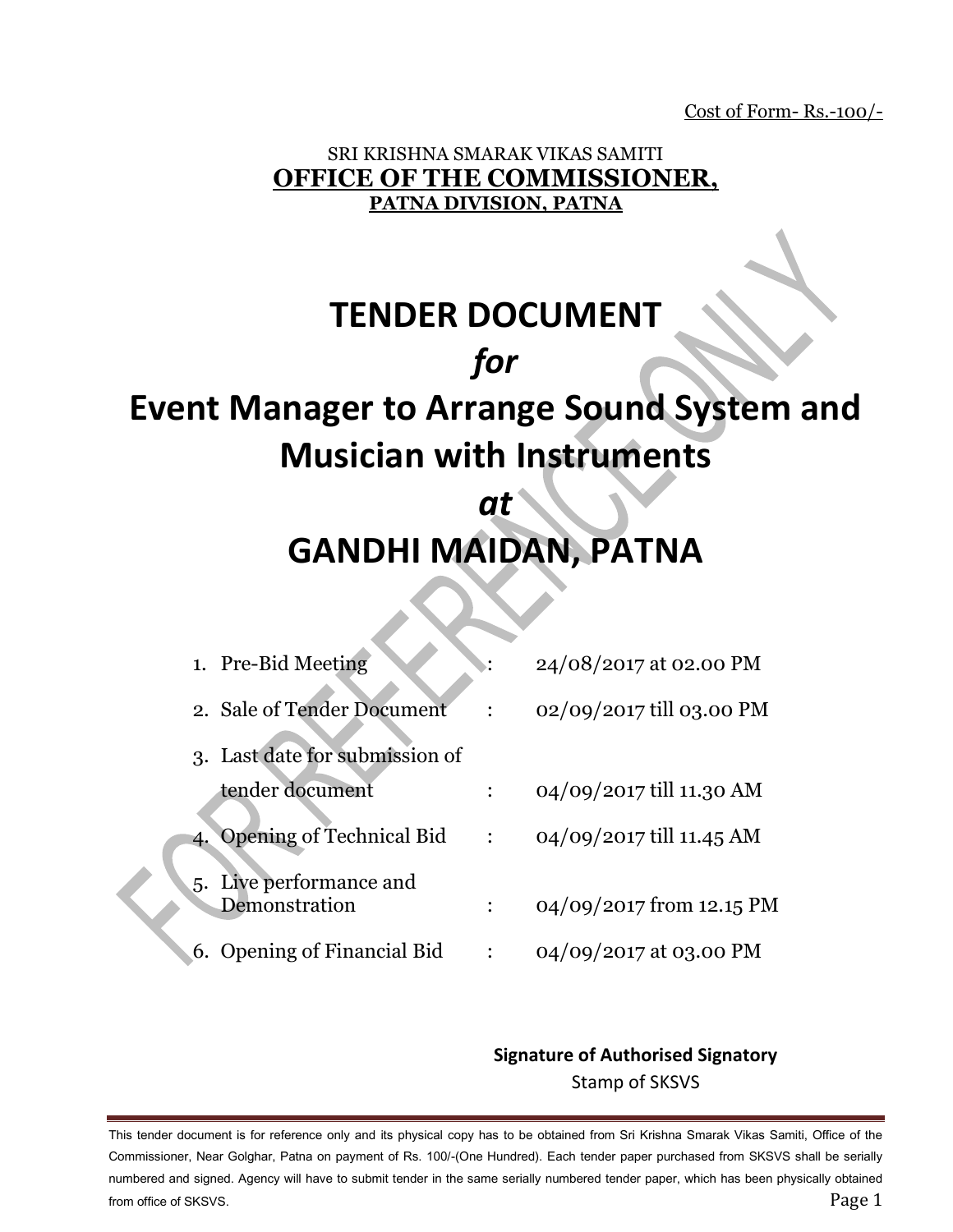#### **1. INTRODUCTION**

Sri Krishna Smarak Vikas Samiti (SKSVS) is a non–profit society registered under the Society Registration Act 21, 1860. It is a body bestowed with authority for management of Gandhi Maidan and Sri Krishna Memorial Hall, Patna.

In view of the huge inflow of people in this historic Gandhi Maidan and current demands, it is proposed to organise Cultural/Musical programs regularly in Gandhi Maidan, preferably on weekends. It is the happening place and is facilitated by various activities like- Portable food court, Portable haat, Gym, Yoga and Karate etc. Along with this SKSVS proposed to organise cultural activities regularly, so that people along with their families can enjoy their weekends in a more useful way.

Sri Krishna Smarak Vikas Samiti (SKSVS) invites Tender for Event Manager to provide Sound System and Musician with Instruments for Cultural Activities which will be organised preferably on weekends in Gandhi Maidan, Patna with the following conditions :-

#### **Timing of cultural activities preferably on weekends should be :-**

| a. Summer (April to October)  | 6.00 PM to 9.00 PM |
|-------------------------------|--------------------|
| b. Winter (November to March) | 5.00 PM to 8.00 PM |

Which can be changed from time to time as per the emergent situation or necessity.

#### **2. ELIGIBILTY CRITERIA**

#### **Tender shall be evaluated in three (3) stages**

- **Only the technical qualified bidder shall be invited for the presentation.**
- **Financial bid of those only agency shall be opened which obtained twenty five (25) marks or more in the presentation.**

#### *I. Technical evaluation of proposal*

- a) Company/Firm/Agency should have experience of organising Musical/Cultural program for any Government/Private organisation, for which any proof should be submitted.
- b) Earnest money of Rs.5,000/- is to be paid along with the technical bid through D.D. in favour of 'Sri Krishna Smarak Vikas Samiti' payable at Patna
- c) Company/ firm/Agency must provide photo copy of Pan Card.

#### *II. Live performance and demonstration*

- a) Agency has to give live performance and demonstration of (musicians) and instruments through proper presentation.
- b) There will be fifty (50) marks for presentation.

This tender document is for reference only and its physical copy has to be obtained from Sri Krishna Smarak Vikas Samiti, Office of the Commissioner, Near Golghar, Patna on payment of Rs. 100/-(One Hundred). Each tender paper purchased from SKSVS shall be serially numbered and signed. Agency will have to submit tender in the same serially numbered tender paper, which has been physically obtained from office of SKSVS. Page 2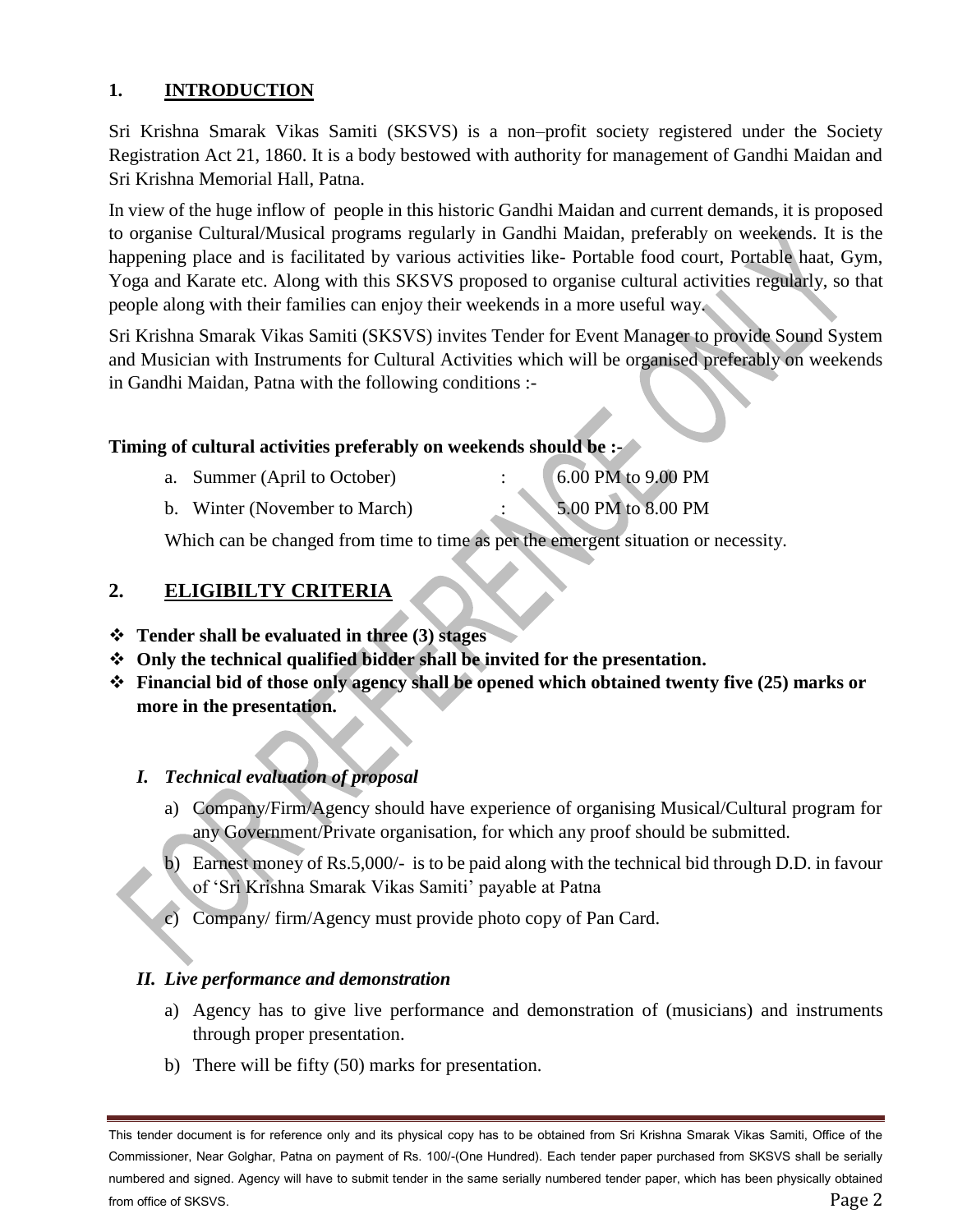#### *III. Financial Bid (Separate sealed envelope)*

- a) The agency shall be selected after fulfilling the terms and conditions of the technical bid and the bidder who offers the lower amount (L1) will be considered.
- b) The bidder must quote the rates inclusive of all Govt. taxes.
- c) No additional freight or any other charges etc. would be payable.

#### **3. REQUIREMENTS**

|                 |                                      | A. The following items should be provided by the agency :- |        |
|-----------------|--------------------------------------|------------------------------------------------------------|--------|
| (i)             | <b>Bass</b>                          | 18 inch (1000W) Single                                     | 8 Pcs. |
| (ii)            | <b>Tops</b>                          | 15 inch (1200W) Dual                                       | 8 Pcs. |
| (iii)           | <b>Stage Monitor</b>                 | 15 inch (600W) Single                                      | 6 Pcs. |
| (iv)            | All speakers with matching amplifier |                                                            |        |
| (v)             | Audio Mixer                          | 32 Channel - Yamaha                                        |        |
| (vi)            |                                      | Audio Processor / Cross Over / Riverb Drive Packet         |        |
|                 | (vii) Cordless Mic                   | <b>UHF</b> Mic - Sennheiser                                | 4 Pcs. |
|                 | (viii) Instrument Mic                | Shure / Sennheiser                                         |        |
| $\overline{1}X$ | Direct injection box                 | <b>DIBOX</b>                                               | 4 Pcs. |
| $(\mathbf{x})$  | Drum Kit Mic                         | Sennheiser                                                 |        |
|                 |                                      |                                                            |        |

#### **B. Hand Musicians with instruments :-**

- (i) Synthesizer
- (ii) Lead Guitar
- (iii) Octapad
- (iv) Dholak
- (v) Drum Set

## **4. Guidelines for scope of work:**

This tender is therefore to provide sound system and musical instruments with their musicians. The Bidders are expected to supply the selected sound system and musical instruments in the desired qualities. Agency must provide specific items by brands and sizes where those are specified items by brands and sizes where these are specified. Wherever the sizes are not spefied agency should provide the standard sizes. Where brands are not specified in the document. Agency should indicate the brands, they will offer as part of their submissions. It should be noted

This tender document is for reference only and its physical copy has to be obtained from Sri Krishna Smarak Vikas Samiti, Office of the Commissioner, Near Golghar, Patna on payment of Rs. 100/-(One Hundred). Each tender paper purchased from SKSVS shall be serially numbered and signed. Agency will have to submit tender in the same serially numbered tender paper, which has been physically obtained from office of SKSVS. Page 3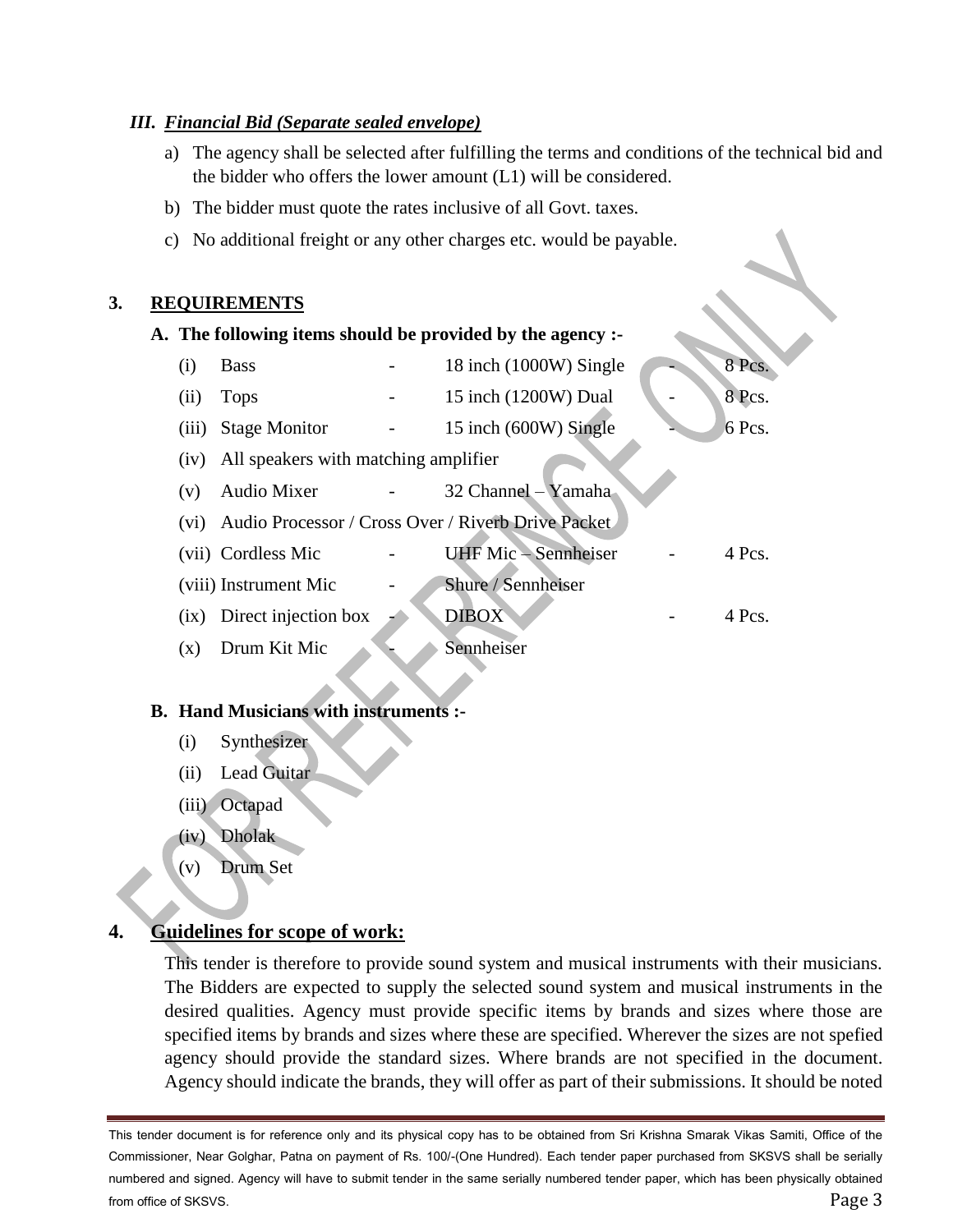that in all cases the instruments should be robust, sturdy durable and area of a high quality.

- (i) The agency should get ready with all their equipments and musicians, 1 (one) hour before the commencement of the cultural program.
- (ii) In case of any emergency, the agency should have proper backup of its equipments and musicians as well.
- (iii) The Agency will be responsible for upkeep and maintenance of their equipments.

#### **5. DECLARATION OF SUCCESSFUL BIDDER**

Upon acceptance of the Proposal of the tenderer financially qualified with or without negotiations, SKSVS shall declare the tenderer as the Successful Bidder.

#### **6. NOTIFICATION**

SKSVS will notify the Successful Bidder by a Letter of Award (LOA) that its Proposal has been accepted.

#### **7. RIGHT TO ACCEPT OR REJECT PROPOSAL**

- (i) SKSVS reserves the right to accept or reject any or all of the Proposals without assigning any reason.
- (ii) SKSVS reserves the right to invite revised Proposals from Bidders with or without amendment of the Tender Document at any stage, without liability or any obligation for such invitation and without assigning any reason.
- (iii)SKSVS reserves the right to verify the claims made by the Bidders and to carry out the capability assessment of the Bidders and the SKSVS decision shall be final in this regard. SKSVS may, in its absolute discretion, waive any of the conditions and/or requirements in the EOI in respect of any or all of the bidders.

## **8. OVERALL MANAGEMENT**

- (i) The Agency must employ adult and efficient labour/ Staff only. Employment of child labour will lead to the termination of the contract. The successful bidder shall engage only such workers, whose antecedents have been thoroughly verified including character and other formalities.
- (ii) The agency shall ensure that all the workforce deployed should be in proper uniform while on duty.

This tender document is for reference only and its physical copy has to be obtained from Sri Krishna Smarak Vikas Samiti, Office of the Commissioner, Near Golghar, Patna on payment of Rs. 100/-(One Hundred). Each tender paper purchased from SKSVS shall be serially numbered and signed. Agency will have to submit tender in the same serially numbered tender paper, which has been physically obtained from office of SKSVS. Page 4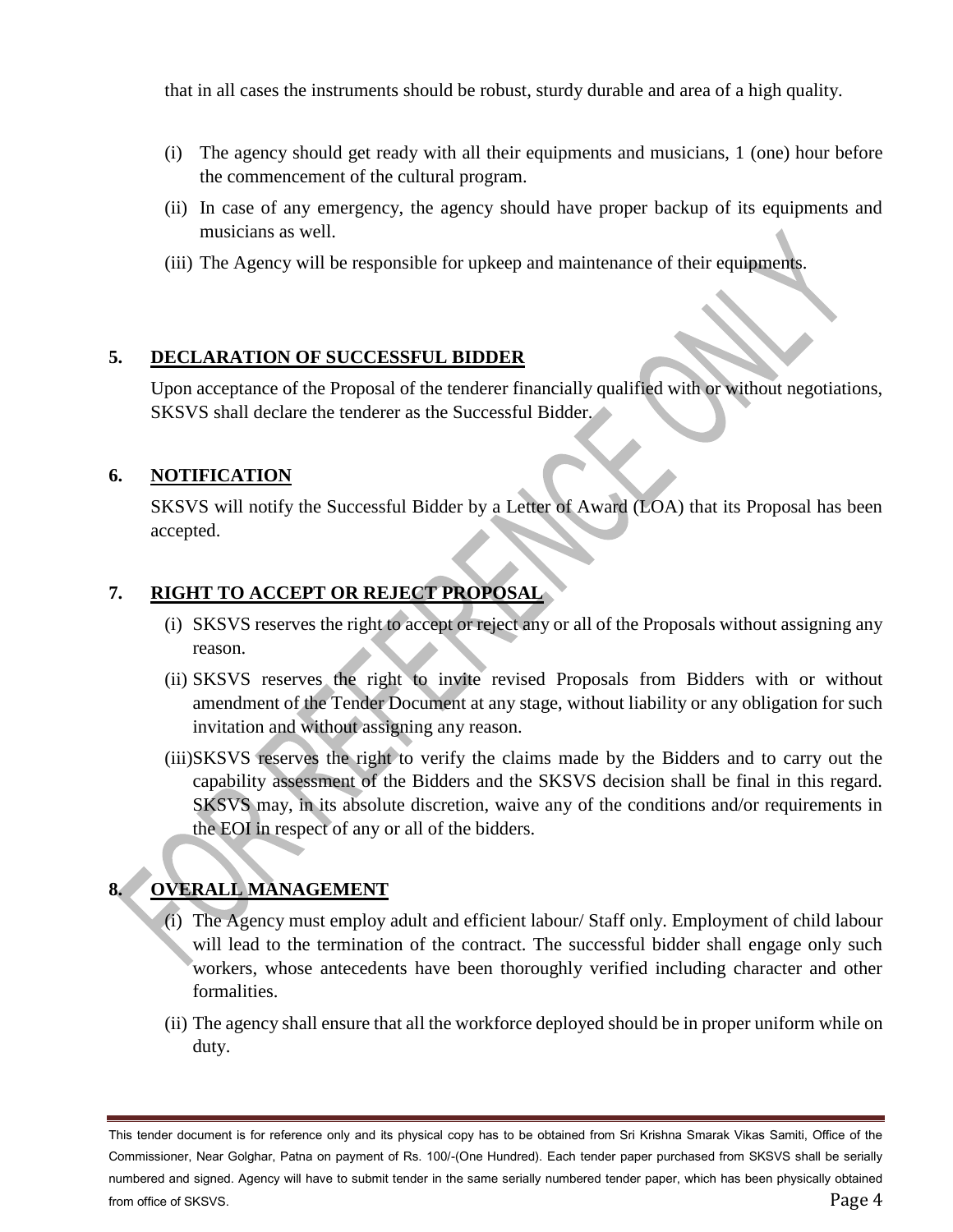#### **9. TERMS AND CONDITIONS**

- 1. This tender is valid for 11 months. The agreement will be made and executed for 11 months only commencing from the date of this agreement may be further extended upto 2 (two) years at the sole discretion of S.K.S.V.S and subject to the satisfactory performance of service of the Event Manager and proper fulfillment of all the terms and conditions and subject to decision of SKSVS.
- 2. The successful Agency shall give bank guarantee/DD from the Nationalized bank located in Patna of Rupees One Lakh (1,00,000/-) as security, which shall be valid for 1 (one) year and shall be returned to the Agency after the expiry/termination of the allotment period.
- 3. In case of any emergency, the agency should have proper backup of its equipments and musicians as well.
- 4. Proper dress code should be maintained by all musicians. They should also have their ID Card.
- 5. The Agency will be responsible for upkeep and maintenance of their equipments.
- 6. The SKSVS reserves the right to cancel allotment at any point of time after giving fifteen (15) days written notice to the Agency and also the right to inspect and control the development and operational work undertaken by the Agency at all times and the Agency shall obey the orders and directions issued by the SKSVS.
- 7. The agency has to provide its GST registration paper on or before 30 days of receiving the Letter of Award (LOA) from the SKSVS.

Agency agreeing the above terms and conditions, satisfying the above eligibility conditions and interested in running the above activities should give the **financial bid** with their agency profile.

This tender document is for reference only and its physical copy has to be obtained from Sri Krishna Smarak Vikas Samiti, Office of the Commissioner, Near Golghar, Patna on payment of Rs. 100/-(One Hundred). Each tender paper purchased from SKSVS shall be serially numbered and signed. Agency will have to submit tender in the same serially numbered tender paper, which has been physically obtained from office of SKSVS. Page 5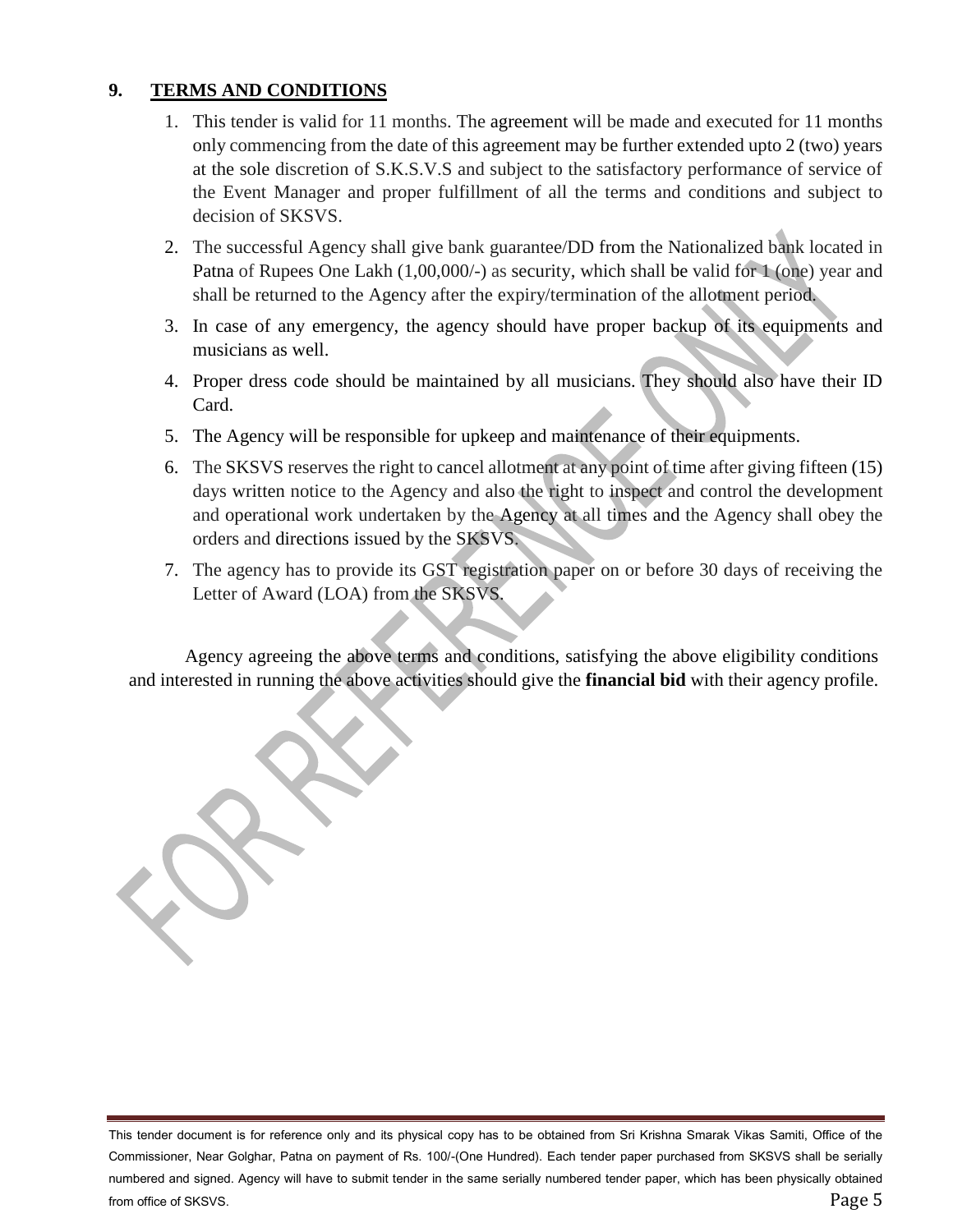## **Technical Bid**

#### **Particulars of the Company/ Firm/ Agency (Please submit along with documentary evidence)**

A bidder shall submit Technical Bid and Financial Bid in separate sealed envelopes contained in another envelope containing both the Financial and Technical Bid. A bidder shall not submit more than one bid.

| S.No. | <b>Particulars</b>                                                                                                                     |                      |
|-------|----------------------------------------------------------------------------------------------------------------------------------------|----------------------|
| 01    | Name of the Company/Firm/<br>Agency                                                                                                    |                      |
| 02    | Address of the<br>Name<br>and<br>Proprietor/Partners/Directors of<br>the Company.                                                      | (i)<br>(ii)<br>(iii) |
| 03    | Registered Office Address and<br>Telephone / Mobile Number &<br>Email address.<br>Local Contact Address/<br>Telephone / Mobile Number. |                      |
| 04    | Photo copy of Pan Card                                                                                                                 |                      |
| 05    | <b>Experience of organising Musical/</b><br>Cultural program for any Govt./<br>Private organisation.                                   |                      |
| 06    | EMD of Rs. 5,000/- (five<br>thousand)                                                                                                  |                      |

## **Signature of the applicant with Seal**

This tender document is for reference only and its physical copy has to be obtained from Sri Krishna Smarak Vikas Samiti, Office of the Commissioner, Near Golghar, Patna on payment of Rs. 100/-(One Hundred). Each tender paper purchased from SKSVS shall be serially numbered and signed. Agency will have to submit tender in the same serially numbered tender paper, which has been physically obtained from office of SKSVS.  $P$ age  $6$